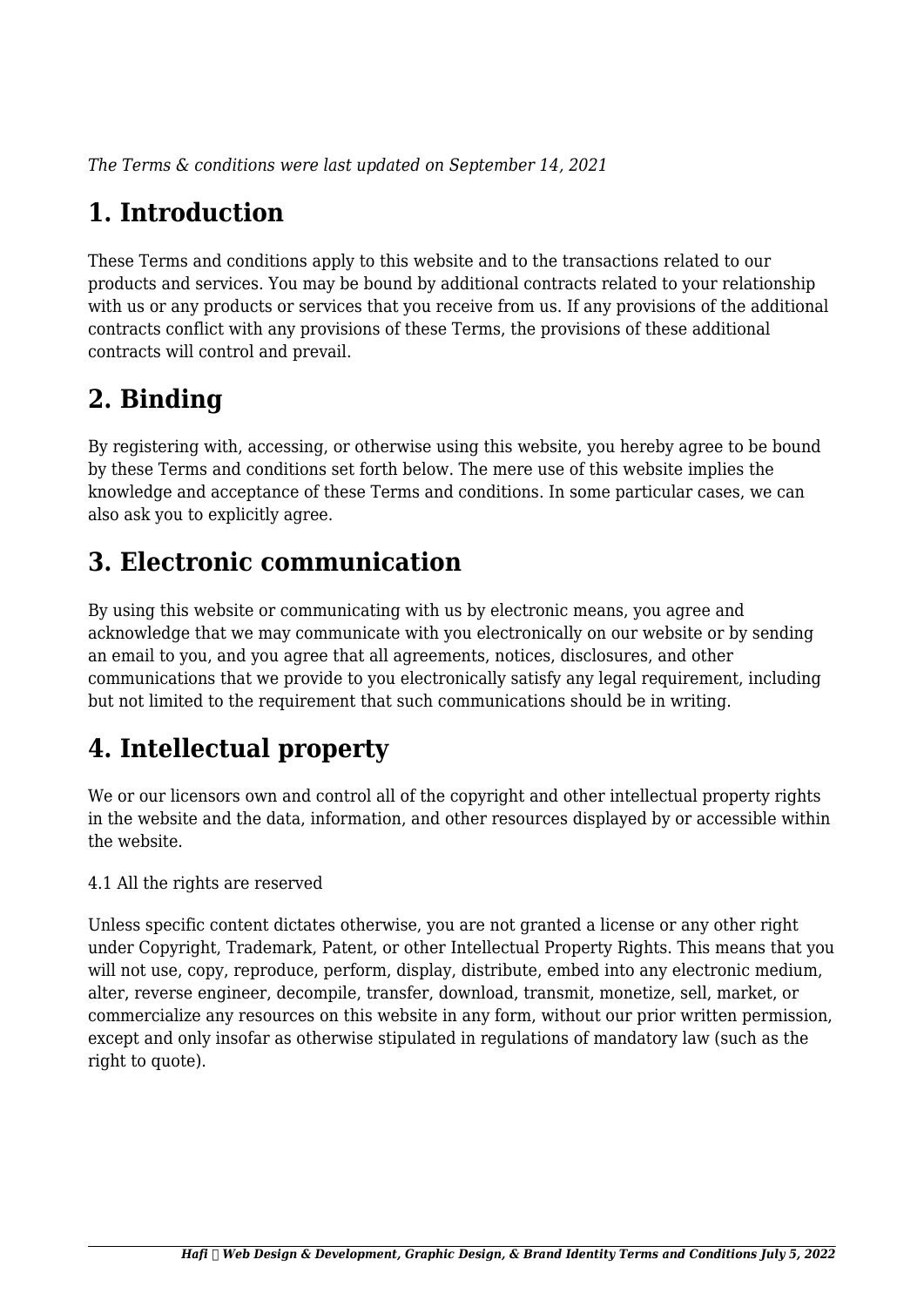# **5. Third-party property**

Our website may include hyperlinks or other references to other party's websites. We do not monitor or review the content of other party's websites which are linked to from this website. Products or services offered by other websites shall be subject to the applicable Terms and Conditions of those third parties. Opinions expressed or material appearing on those websites are not necessarily shared or endorsed by us.

We will not be responsible for any privacy practices or content of these sites. You bear all risks associated with the use of these websites and any related third-party services. We will not accept any responsibility for any loss or damage in whatever manner, however caused, resulting from your disclosure to third parties of personal information.

### **6. Responsible use**

By visiting our website, you agree to use it only for the purposes intended and as permitted by these Terms, any additional contracts with us, and applicable laws, regulations, and generally accepted online practices and industry guidelines. You must not use our website or services to use, publish or distribute any material which consists of (or is linked to) malicious computer software; use data collected from our website for any direct marketing activity, or conduct any systematic or automated data collection activities on or in relation to our website.

Engaging in any activity that causes, or may cause, damage to the website or that interferes with the performance, availability, or accessibility of the website is strictly prohibited.

## **7. Idea submission**

Do not submit any ideas, inventions, works of authorship, or other information that can be considered your own intellectual property that you would like to present to us unless we have first signed an agreement regarding the intellectual property or a non-disclosure agreement. If you disclose it to us absent such written agreement, you grant to us a worldwide, irrevocable, non-exclusive, royalty-free license to use, reproduce, store, adapt, publish, translate and distribute your content in any existing or future media.

### **8. Termination of use**

We may, in our sole discretion, at any time modify or discontinue access to, temporarily or permanently, the website or any Service thereon. You agree that we will not be liable to you or any third party for any such modification, suspension or discontinuance of your access to, or use of, the website or any content that you may have shared on the website. You will not be entitled to any compensation or other payment, even if certain features, settings, and/or any Content you have contributed or have come to rely on, are permanently lost. You must not circumvent or bypass, or attempt to circumvent or bypass, any access restriction measures on our website.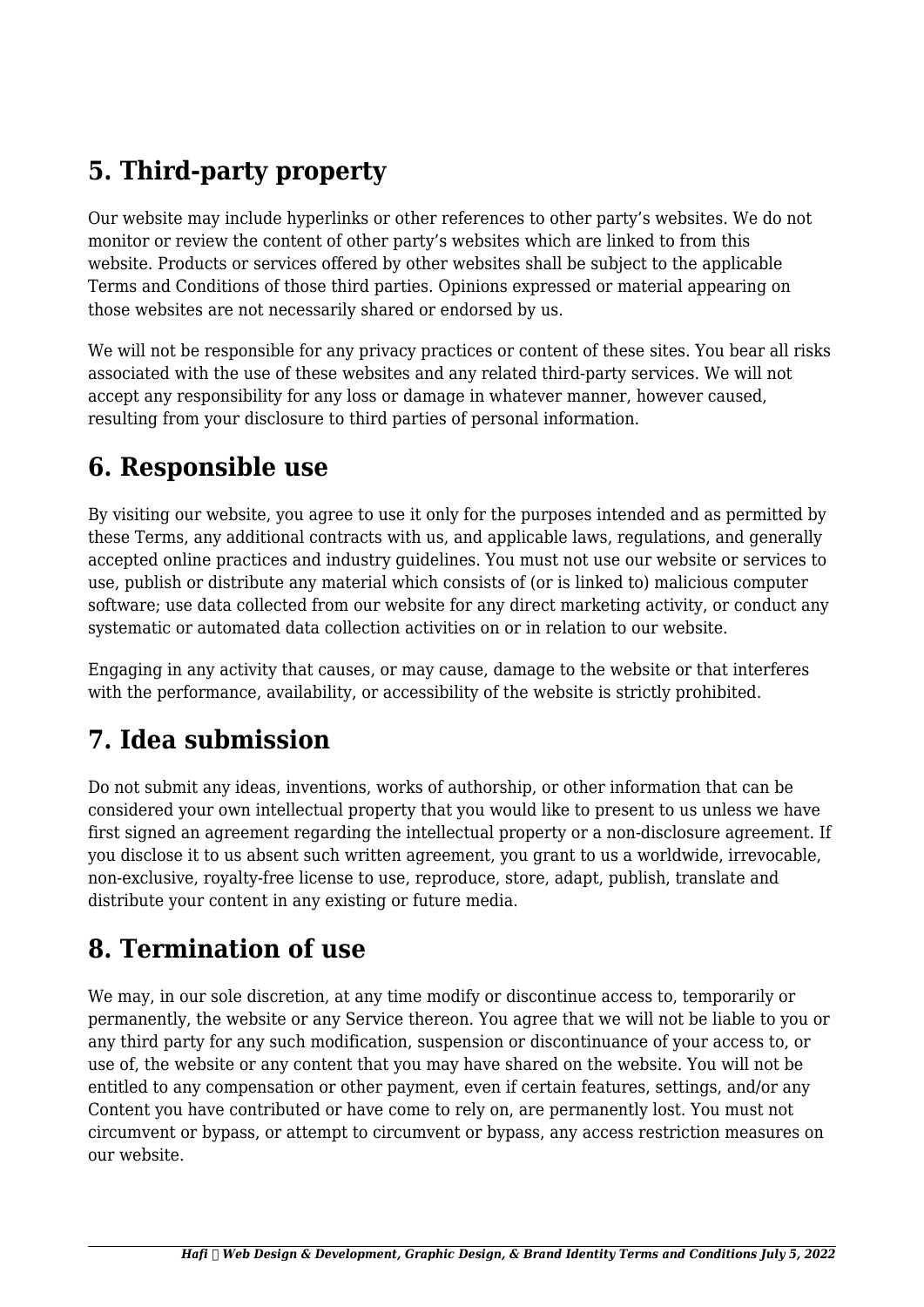### **9. Warranties and liability**

Nothing in this section will limit or exclude any warranty implied by law that it would be unlawful to limit or to exclude. This website and all content on the website are provided on an "as is" and "as available" basis and may include inaccuracies or typographical errors. We expressly disclaim all warranties of any kind, whether express or implied, as to the availability, accuracy, or completeness of the Content. We make no warranty that:

- this website or our content will meet your requirements;
- this website will be available on an uninterrupted, timely, secure, or error-free basis.

Nothing on this website constitutes or is meant to constitute, legal, financial or medical advice of any kind. If you require advice you should consult an appropriate professional.

The following provisions of this section will apply to the maximum extent permitted by applicable law and will not limit or exclude our liability in respect of any matter which it would be unlawful or illegal for us to limit or to exclude our liability. In no event will we be liable for any direct or indirect damages (including any damages for loss of profits or revenue, loss or corruption of data, software or database, or loss of or harm to property or data) incurred by you or any third party, arising from your access to, or use of, our website.

Except to the extent any additional contract expressly states otherwise, our maximum liability to you for all damages arising out of or related to the website or any products and services marketed or sold through the website, regardless of the form of legal action that imposes liability (whether in contract, equity, negligence, intended conduct, tort or otherwise) will be limited to the total price that you paid to us to purchase such products or services or use the website. Such limit will apply in the aggregate to all of your claims, actions and causes of action of every kind and nature.

### **10. Privacy**

To access our website and/or services, you may be required to provide certain information about yourself as part of the registration process. You agree that any information you provide will always be accurate, correct, and up to date.

We have developed a policy to address any privacy concerns you may have. For more information, please see our **Privacy Statement** and our [Cookie Policy](https://wearehafi.com/cookie-policy-eu/?cmplz_region_redirect=true).

## **11. Export restrictions / Legal compliance**

Access to the website from territories or countries where the Content or purchase of the products or Services sold on the website is illegal is prohibited. You may not use this website in violation of export laws and regulations of The Netherlands.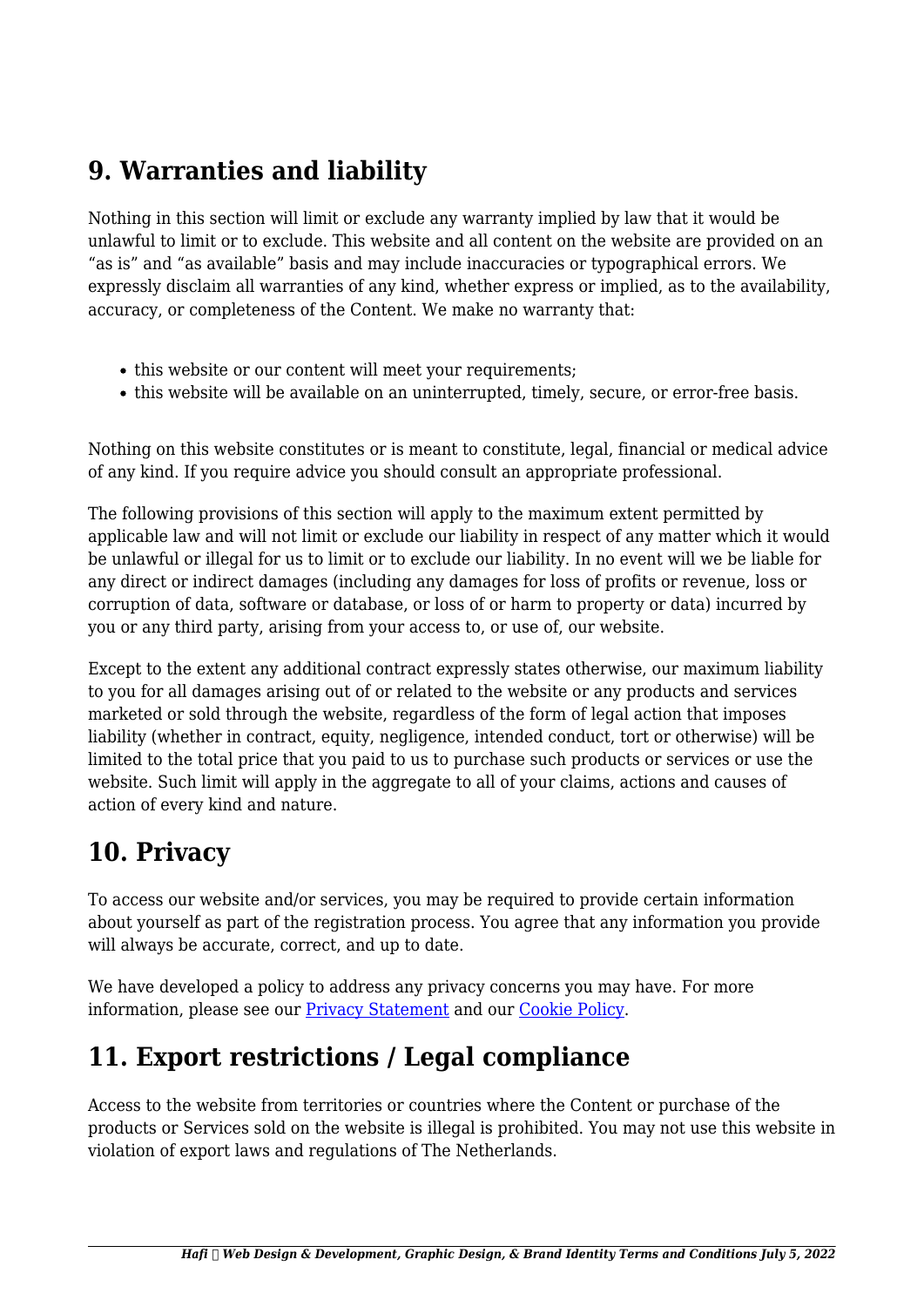## **12. Assignment**

You may not assign, transfer or sub-contract any of your rights and/or obligations under these Terms and conditions, in whole or in part, to any third party without our prior written consent. Any purported assignment in violation of this Section will be null and void.

#### **13. Breaches of these Terms and conditions**

Without prejudice to our other rights under these Terms and Conditions, if you breach these Terms and Conditions in any way, we may take such action as we deem appropriate to deal with the breach, including temporarily or permanently suspending your access to the website, contacting your internet service provider to request that they block your access to the website, and/or commence legal action against you.

# **14. Indemnification**

You agree to indemnify, defend and hold us harmless, from and against any and all claims, liabilities, damages, losses and expenses, relating to your violation of these Terms and conditions, and applicable laws, including intellectual property rights and privacy rights. You will promptly reimburse us for our damages, losses, costs and expenses relating to or arising out of such claims.

### **15. Waiver**

Failure to enforce any of the provisions set out in these Terms and Conditions and any Agreement, or failure to exercise any option to terminate, shall not be construed as waiver of such provisions and shall not affect the validity of these Terms and Conditions or of any Agreement or any part thereof, or the right thereafter to enforce each and every provision.

## **16. Language**

These Terms and Conditions will be interpreted and construed exclusively in English. All notices and correspondence will be written exclusively in that language.

### **17. Entire agreement**

These Terms and Conditions, together with our [privacy statement](https://wearehafi.com/privacy-statement-eu/?cmplz_region_redirect=true) and [cookie policy,](https://wearehafi.com/cookie-policy-eu/?cmplz_region_redirect=true) constitute the entire agreement between you and Üni & Otto in relation to your use of this website.

# **18. Updating of these Terms and conditions**

We may update these Terms and Conditions from time to time. It is your obligation to periodically check these Terms and Conditions for changes or updates. The date provided at